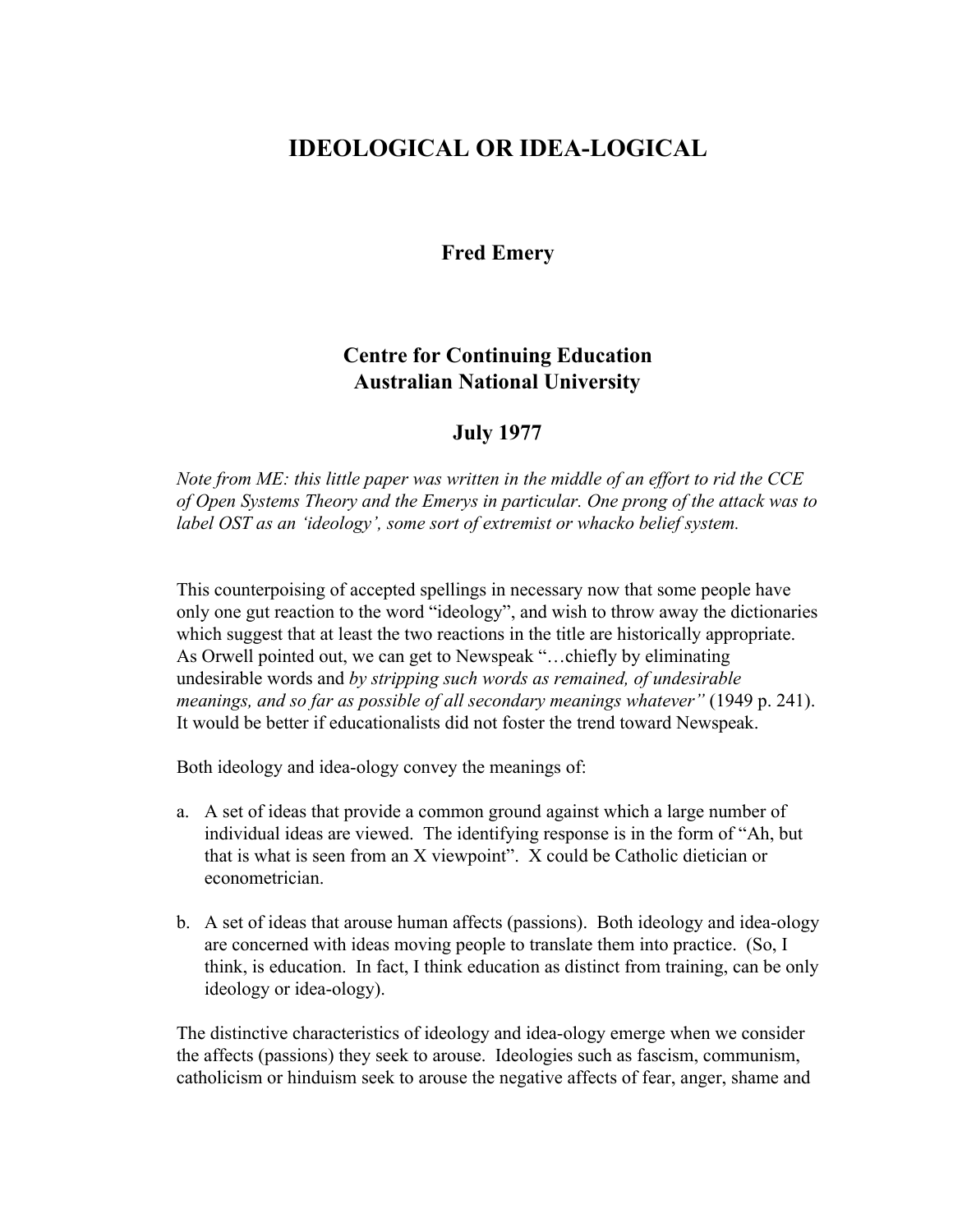contempt (e.g. Tomkins). Their dynamism is class-hatred, caste-hatred, ethnic-hatred and the dire fears of hidden manipulative powers. There is another dynamic, equally firmly based on the mobilization of affects. This is the dynamic of the positive affects of joy and interest/excitement, on which is based scientific and technological advancement.

The dynamic based on the negative affects is reflected in (a) the gross simplification of ideas; (b) a narrowing of the areas of real life that is granted 'reality'; and (c) a marked polarity that makes it very difficult for alternatives to be considered (Asch, 1952).

The dynamic based on the positive affects of joy and the excitement/interest is driven as much as by the expectation of an exciting breakthrough, and by a fascinating new idea as by a beautiful (joyful) theory that closes gaps or synthesizes differences. Idea-ology is based on this dynamic. Idea-ologist like Darwin, Wegener (the tectonic plate man) as Pasteur tend to push their ideas but they pushed their ideas in ways that challenge the generation of more facts, more ideas. When a particular idea-ology becomes a scientific paradigm, it gets ideological (Kuhn) but it retains and legitimates the basic means for its own destruction (which could hardly be said of Hitlerism and Stalinism).

If a particular development is to be labeled as 'ideological' rather than 'idea-ological' then it behaves the critic *to prove* that set of ideas is such that it is:

- a. Excluding other related ideas they have relevance (i.e. over simplifying).
- b. Defining as 'real concerns' a much narrower range of *things* than appear in experience to be interdependent.
- c. Polarizing rather than seeking consensus e.g. 'who is not with me is against me'.

Establishing such proof may not be an easy matter. An established ideology will have defined many ideas as relevant which are not so. E.g. the arguments that Thorsrud and myself had to get acceptance of the label 'industrial democracy' for the Norwegian program on work. These were so many barnacles on the word democracy that they threatened to sink the ship. Careening of the ship can, however, be seen as 'over simplification'. Similarly, an established ideology will have evolved a perception of what things are really inter-dependent with each other that just does not make sense to the new idea-ology. The new idea-ology will be seen as narrowing perspectives insofar as it denied these pseudo-interdependencies. Lastly, the emergence of a new idea-ology threatens not just another set of ideas but also the statuses and power of those who have built their social position on the ideology. This is a fertile field for polarization, e.g. the Velikovsky affair.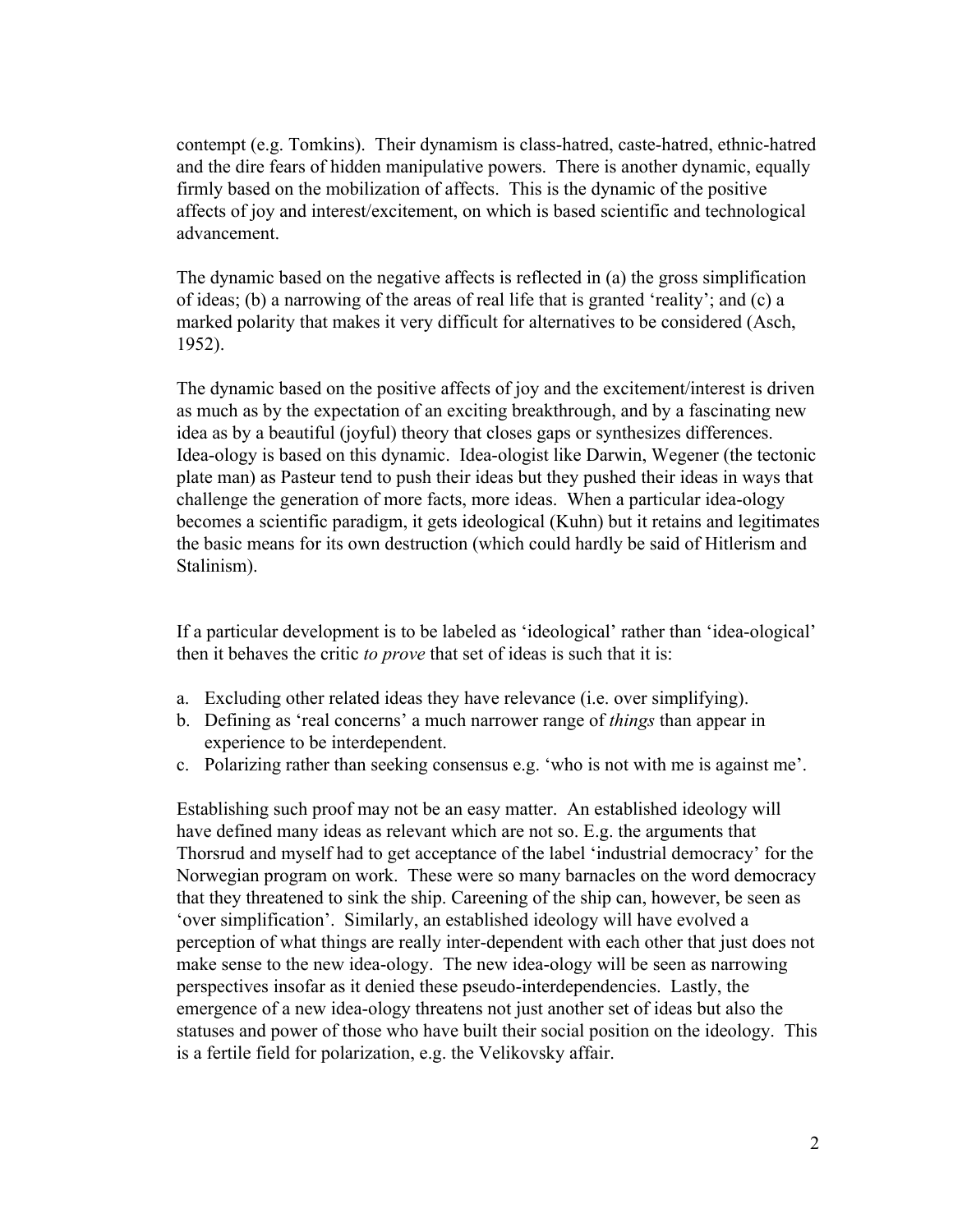The difficulty of establishing proof is no excuse for not making the effort. The challenge of an idea-ology is different from that of an ideology and this difference would guide the process of establishing proof. With an idea-ology there should be evidence of more and more new ideas being drawn into the debate, not the hammering away at the 'Big Lie'; experimental and empirical studies should emerge that were previously not even thought to be relevant; those who had least to gain personally from the array of statuses about the old ideology should least show signs of polarization.

This note was inspired by a specific ideological (idea-ological) conflict. Some of us are deeply involved in reversing the relation between people and their institutions and social organisations. The established paradigm is that people must accept servitude to the institutions for the preservation of MAN. We have asserted that institutions must serve people for the preservation of HUMANITY. (i.e. that we confront a choice between 'basic social designs 1 and 2'; or between 'variety-decreasing' and 'variety increasing' organisations). It is charged against us, that in passing our case for this reversal, we have become ideological, in the pejorative sense. If this charge is to be evaluated the above mentioned criteria may be helpful.

The course we have pursued would appear to have:

- a. Considerably widened the universe of discourse, not narrowed it. It has called into question the assumptions of education. Economics, technology, political science, etc. 'Quality of Work Life' and 'Quality of Life' notions represent an opening up of preceding notions of 'job satisfaction', 'citizen morale'. At the level of pure theory, we have seen an increasing contribution of systems theorists like Beer, Emery, Herbst, Mesarovic and Sommerhoff to notions on non-hierarchical systems and non-dominant hierarchies. Hardly a 'simplification' of intellectual endeavour.
- b. Field experiments in industry were once as rare as hen's teeth. They are now occurring with relatively great frequency in the West, India and the U.S.S.R. The interdependencies between work, family, education, forms of government, etc, are now receiving attention they rarely received before. Hardly a 'narrowing' of reality.
- c. The pushing of this 'idea-ology' has resulted in Australia with consensus being an acceptable and desired state. (This is because of us, as I can easily document). The Green Paper on Manufacturing Industry is a prime example, but it could also be exemplified in the fact that the CCE has been asked to advise governments of both party groupings.